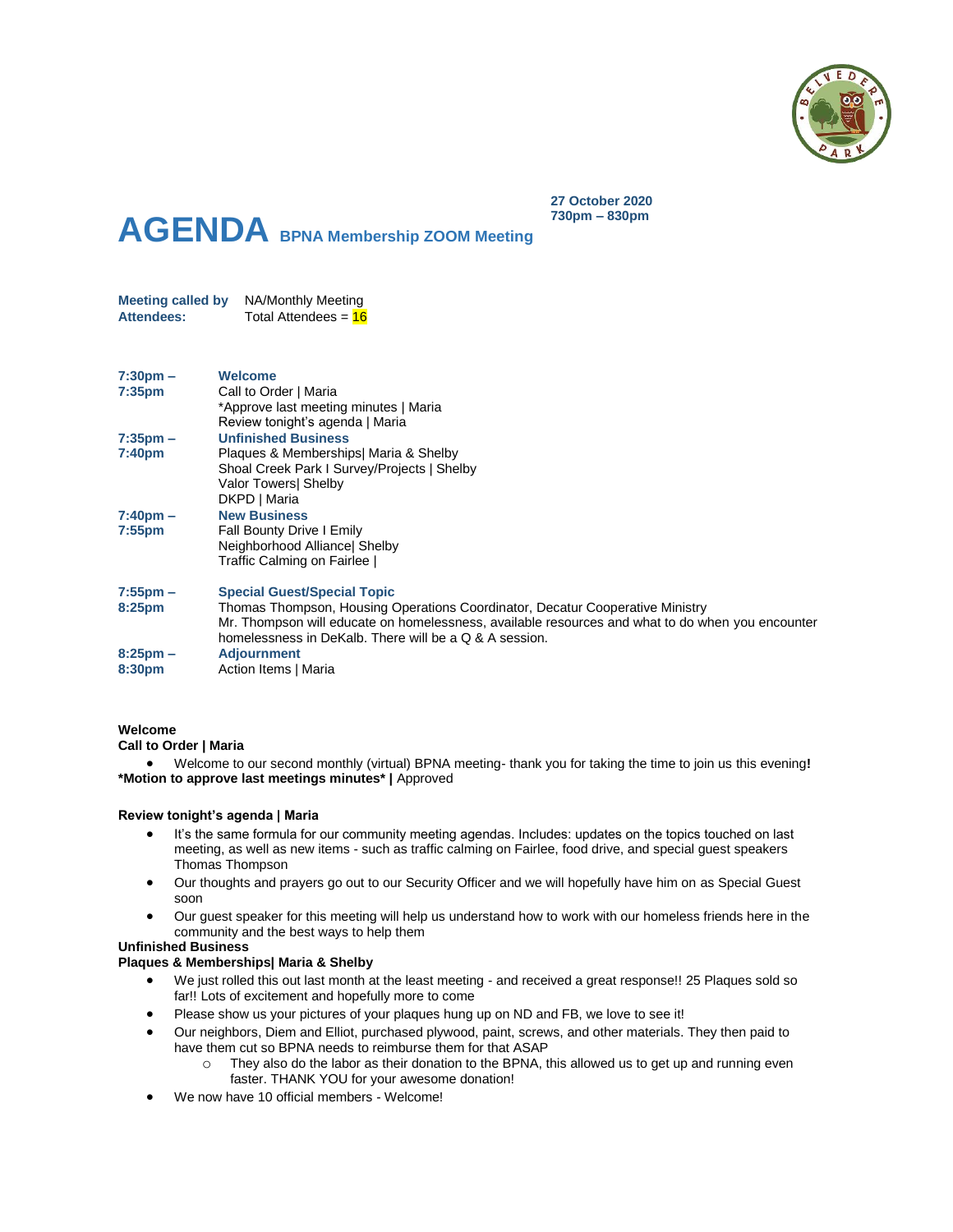

- Please check us out online to become a member (Dues: \$20 annual / \$5 quarterly) and get a plaque today (\$60 for one - \$100 for two in order to gift one to a neighbor)
- Great to see the community involvement to help us pay back the current costs to run the BPNA operations and investments
- Join today and get your plaqu[e HERE](https://www.belvederepark.org/association-memberships)

# **Shoal Creek Park I Survey/Projects | Shelby**

- Friends of Shoal Creek Park is our neighborhood group that is working with Park Pride (Another local friends of the park group) in order to obtain funding for our future Shoal Creek Park Project
- Overall goal is to bring investments and fun into Shoal Creek Park
- A handful of neighbors have already joined and have been working hard to make contacts to facilitate receiving grants and other funds to add some love to our park
- They have developed and sent out a poll to survey the neighbor's top priorities in order to develop our project and begin fundraising. A Project Budget is required, and certain match goals must be reached to secure grants from Park Pride
- They are meeting to discuss projects, who can attend required Park Pride meetings, assessing other potential greenspaces in the area, and other tasks necessary to build up our park
- This group is open to all neighbors including those from surrounding neighborhoods

## **Valor Towers| Shelby**

- Valor Builders are working with the Board of Commissioners to get all necessary permits approved
- They are developing 44 units of 4 story townhomes, on Memorial between Thomas and Conway
- They did a great job of working with us and meeting our community needs
- They should be breaking ground soon, once the DeKalb grading and clearing permit is approved
- They will let us know when they will be breaking ground and other future updates

### **DKPD | Maria**

- Previous guests joined us to discuss the Citgo
- \*Citgo Update\* They are still working a case and investigations. Officer Kimball is out on vacation but will be sending over further updates when he returns
- We have received and passed along questions about determining who insures the properties we were advised they were unsure of how to go about tracking that down
- DKPD is continuing to spot check the area and continue their investigations
- "It takes a village stay safe and thank you!" Lt. Kelly Howard
- A couple Fridays ago neighbors had coffee with a few officers, across from the apartments, in order to get a handle on our issues and make sure our problems are being addressed to the best of their capabilities
- However, with Covid they are trying to keep people out of jail so limited options on course-of-action at this time
- Please report any break-ins/thefts promptly and send ring / camera footage, if available
- Jumper Cable Jerry is out of prison and on parole. DKPD is in touch with his parole officer but he has to commit and offense in order for them to be able to take any actions:
	- o JCJ scheme asks for a ride to auto zone and claims he was misquoted and needs more money -
	- has become violent in the past
	- o Search on /NextDoor for photos and neighbor posts
- Our actions are working, and the story continues

## **New Business**

### **Fall Bounty Drive I Emily**

Belvedere Park wants to share with those in need this season so starting November 6th BPNA is hosting a friendly \*contactless\* neighborhood competition to collect healthy non-perishable food items for [The Salvation Army](https://salvationarmyatlanta.org/donate-food/) here in DeKalb. Please join us in helping those in need during the coming holiday season by sharing fall's bounty today.

### How can you help?

[Sign-up](https://docs.google.com/spreadsheets/d/19Xx_ab2nLZfn4g3ZO9TjumkoMJXPceQ57yCCGD98zZo/edit?usp=sharing) to be a Street Ambassador! -- Link can be found on NextDoor and on the BP Facebook group page This means your home will be a collection drop-off location. Neighbors will be able to drop-off donations at your door and you will collect and track the progress of your street

Drop-off the collected donations on your coordinated day to [The Salvation Army Peachcrest Corps](https://goo.gl/maps/vwwiwHLmnG2VrSLX7)

- Donate Needed Items:
- Urgently Needed Items: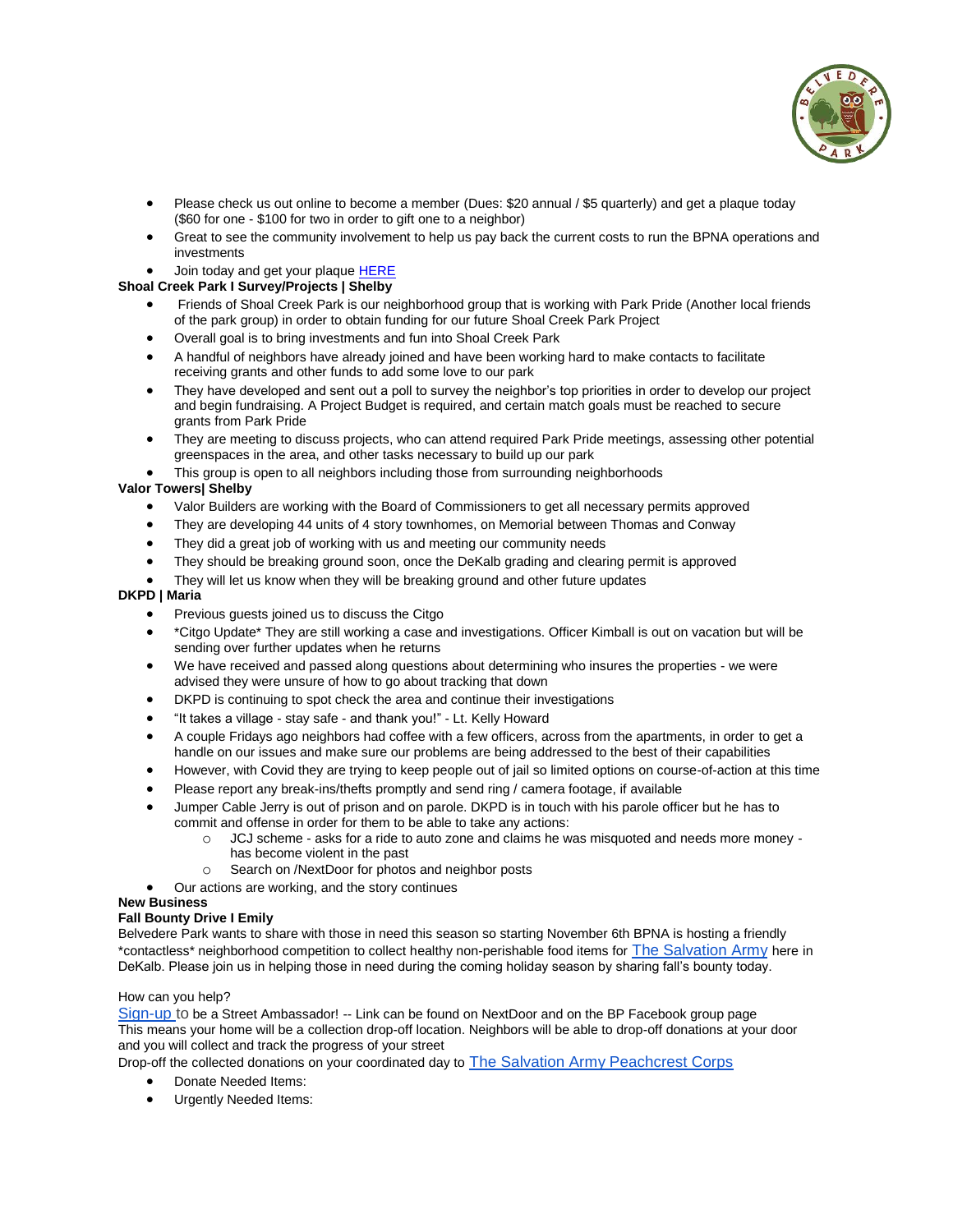

- Breakfast items (breakfast bars, pancake mix, etc.)
- Boxes/bags of rice
- Full sized boxes of dry breakfast cereal (low sugar)
- Canisters/boxes of oatmeal
- Boxes/bags of pasta
- Bags of dried beans
- **Crackers**
- Peanut butter (plastic jars only)
- Powdered baby formula
- Baby food (all types)
- Donations of healthy non-perishable food items will be due to Street Ambassadors on November 20th at the latest!!
- Questions? Email: BelvedereParkSecretary@gmail.com

### **Neighborhood Alliance| Shelby**

- We are creating a greater Neighborhood Alliance
- Currently, there is lots of confusion around BP neighborhood vs the BP census tract
- There will be an email sent out to surrounding communities
- If interested, please reach out to Shelby Kurland on ND / FB

# **Traffic Calming on Fairlee | Tracey & Mike**

- Traffic calming petitions coming around
- We will need signatures from Melanie and Carter as well
- They found that the pink building on Memorial is testing cars and speeding down carter
- We are gaining signatures in order to go through the proper channels to obtain speed bumps

#### **Special Guest/Special Topic**

#### **Thomas Thompson, Housing Operations Coordinator, Decatur Cooperative Ministry Mr. Thompson will educate on homelessness, available resources and what to do when you encounter homelessness in DeKalb.**

- Thank you Thomas for jumping in and bringing us some valuable information in order to add more help to the homeless
- Thomas is the Housing Operations Coordinator at Decatur Cooperative Ministry
- They have been serving DeKalb the past 50 years
- Located in dt Decatur for over 30 years
- When you encounter our homeless friends on the street there are ways you can help
- Neighbors can coordinate efforts from Dekalb county in order to connect homeless with services that can provide them needed assistance
- A lot of times we want to give an immediate solution when we encounter people but we have to keep in mind that those staying on the streets may have made that choice and are happy with it, so always start with establishing a relationship by bringing them a meal or a blanket to establish that rapport in order to open up a conversation and possibly ask if they would like for you to find them more help
- DCM works with homeless families to help prevent and alleviate homelessness
- They have a 30-minute shelter where people can stay for 90 days and help them get needed services like childcare, ID, food stamps, or whatever resource they need to get stabilized.
	- o They hopefully are able to get permanent housing in the Referee Housing through case management services to help them find a place and get approved / pay for moving costs
- Transitional program is also in place for families with children. They can stay for up to 6 months, DCM has several homes in Dekalb County that assist in the transitional program,
	- o Also assist in helping them find employment and housing to build up their income resources or credit issues that may be keeping them from finding safe and suitable housing in Dekalb
- Permanent support of housing is offered where the head of household may have a disabling condition that will limit the type of income they can make or have a severe impact on their housing. They receive referrals from all around Atlanta.
	- o This is a permanent program that once they are in one of their apartments there is a fee to maintain the monthly rental